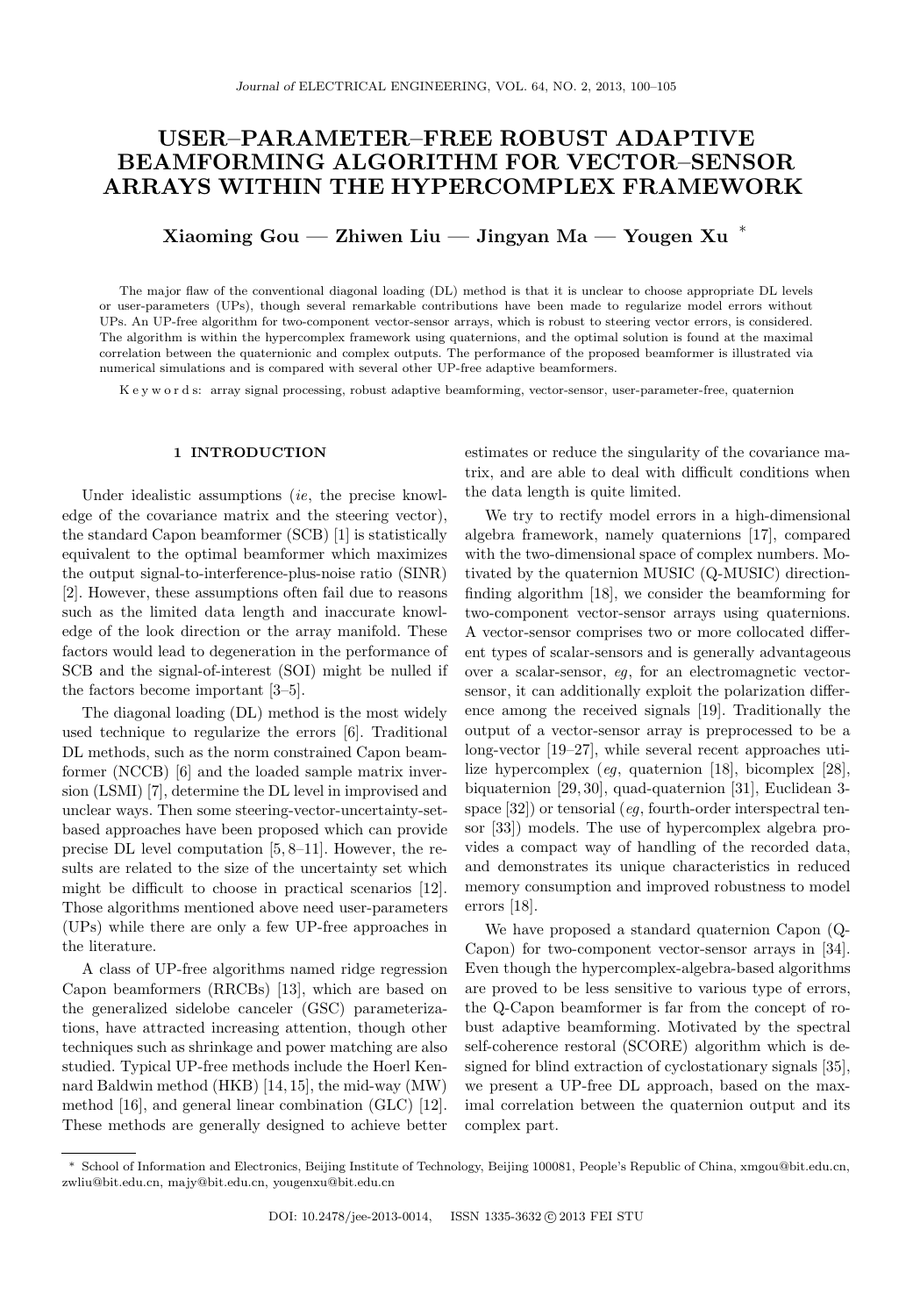The rest of the paper is organized as follows. In Section 2, we introduce the quaternion algebra and the Q-Capon beamformer. Then we formulate the proposed robust approach in Section 3 and provide some numerical examples compared with several UP-free algorithms in Section 4. Finally, we give the conclusion in Section 5.

#### 2 QUATERNION CAPON BEAMFORMER

## 2.1 Quaternions

Hamilton's quaternions form a four-dimensional (4D) space. In this paper, we denote the sets of real numbers, complex numbers with imaginary unit of i, and quaternions, as  $\mathbb{R}, \mathbb{C}$ , and  $\mathbb{H}$ , respectively. A quaternion  $q \in \mathbb{H}$ comprises one real and three imaginary parts, namely

$$
q = q^r + \mathbf{i}q^i + \mathbf{j}q^j + \mathbf{\mathfrak{k}}q^k \tag{1}
$$

where  $q^r, q^i, q^j, q^k \in \mathbb{R}$  and the imaginary units i, j, and  $\mathfrak k$  are subject to the following constraints

$$
i2 = j2 = \mathfrak{k}2 = -1,
$$
  
ij = -ji =  $\mathfrak{k}$ , j $\mathfrak{k}$  = - $\mathfrak{k}$ j = i,  $\mathfrak{k}$ i = -i $\mathfrak{k}$  = j. (2)

Various details about quaternions can be found in articles and books like [18], [36], [37], and part of them that will be used in this paper are shown below:

- (1) The Cayley-Dickson form of q is given by  $q = q^c + *j*q^e$ , where  $q^c = q^r + \mathrm{i}q^i$  and  $q^e = q^j - \mathrm{i}q^k$ .
- (2) The quaternion algebra is not multiplicatively commutative, *ie*, generally, for two quaternions  $a, b \in \mathbb{H}$ ,  $ab \neq ba$ .
- (3) The conjugate of q, denoted by  $q^{\diamond}$ , is defined as  $q^{\diamond} = q^r - iq^i - q^j - \mathfrak{k}q^k$ . If  $q^{\diamond} = q$ , then  $q^r = 0$ , and q is a pure quaternion. For two quaternions  $a, b \in \mathbb{H}$ , there holds  $(ab)^{\diamond} = b^{\diamond}a^{\diamond}$ . The conjugate transpose of a quaternion matrix  $\mathbf{Q} \in \mathbb{H}^{N \times M}$ , denoted by  $\mathbf{Q}^{\dagger}$ , is defined as  $\mathbf{Q}^{\dagger} = \mathbf{Q}^{rT} - i\mathbf{Q}^{iT} - j\mathbf{Q}^{jT} - \mathbf{E}\mathbf{Q}^{kT}$ , where superscript  $T$  signifies transpose. For two quaternion matrices  $\mathbf{A} \in \mathbb{H}^{N \times M}, \mathbf{B} \in \mathbb{H}^{M \times K}$ , there holds  $(\mathbf{A}\mathbf{B})^{\dagger} =$  $B^{\dagger}A^{\dagger}$  .
- (4) The modulus of a quaternion  $q \in \mathbb{H}$  and the norm of a quaternion vector  $\mathbf{q} \in \mathbb{H}^{N \times 1}$  are respectively given by  $|q| = \sqrt{q^{\diamond}q}$  and  $||\mathbf{q}|| = \sqrt{\mathbf{q}^{\dagger}\mathbf{q}}$ .
- (5) A quaternion matrix **Q** is Hermitian if  $Q^{\dagger} = Q$ . The eigenvalue decomposition of a Hermitian quaternion matrix  $\mathbf{Q} \in \mathbb{H}^{N \times N}$  is given by  $\mathbf{Q} = \mathbf{U} \mathbf{\Lambda} \mathbf{U}^{\dagger}$ , where  $\Lambda \in \mathbb{R}^{N \times N}$  is a diagonal matrix containing the eigenvalues and  $\mathbf{U} \in \mathbb{H}^{N \times N}$  is comprised of the eigenvectors.
- (6) A quaternion matrix  $\bf{Q}$  is invertible if there exists a matrix over  $\mathbb{H}$ , denoted by  $\mathbf{Q}^{-1}$ , such that  $\mathbf{Q}\mathbf{Q}^{-1}$  =  $Q^{-1}Q = I$ , where I signifies an identity matrix.

#### 2.2 Quaternion Capon beamformer

We assume an array composed of  $N$  two-component vector-sensors. One far-field narrowband SOI  $s_0(t) \in \mathbb{C}$ impinges on the array in the presence of  $M$  co-channel independent interferences  $\{s_m(t)\}_{m=1}^M \in \mathbb{C}$  and background white Gaussian noise  $\mathbf{n}_1(t), \mathbf{n}_2(t) \in \mathbb{C}^{N \times 1}$ . The two measurement vectors  $\mathbf{x}_1(t), \mathbf{x}_2(t) \in \mathbb{C}^{N \times 1}$  of the two subarrays are respectively given by

$$
\mathbf{x}_{1}(t) = \sum_{m=0}^{M} \mathbf{a}_{m,1} s_{m}(t) + \mathbf{n}_{1}(t),
$$
  

$$
\mathbf{x}_{2}(t) = \sum_{m=0}^{M} \mathbf{a}_{m,2} s_{m}(t) + \mathbf{n}_{2}(t).
$$
 (3)

A quaternion-valued output vector  $q(t) \in \mathbb{H}^{N \times 1}$  is constructed as

$$
\mathbf{q}(t) = \mathbf{x}_1(t) + \mathbf{j}\mathbf{x}_2(t) = \sum_{m=0}^{M} \mathbf{a}_m s_m(t) + \mathbf{n}(t) \qquad (4)
$$

$$
\mathbf{a}_{m} = \mathbf{a}_{m,1} + \mathbf{j}\mathbf{a}_{m,2} \in \mathbb{H}^{N \times 1}, \quad m = 0, 1, ..., M,
$$
  

$$
\mathbf{n}(t) = \mathbf{n}_{1}(t) + \mathbf{j}\mathbf{n}_{2}(t) \in \mathbb{H}^{N \times 1}.
$$
 (5)

Then the quaternion Capon weight vector  $\mathbf{w} \in \mathbb{H}^{N \times 1}$  is given by (see [34] for details)

$$
\mathbf{w} = \frac{\mathbf{R}^{-1}\mathbf{a}_0}{\mathbf{a}_0^{\dagger}\mathbf{R}^{-1}\mathbf{a}_0} \tag{6}
$$

$$
\mathbf{R} = E\{\mathbf{q}(t)\mathbf{q}^{\dagger}(t)\} \in \mathbb{H}^{N \times N}
$$
 (7)

is the Hermitian covariance matrix and the quaternionvalued output  $y(t) \in \mathbb{H}$  of the beamformer is given by

$$
y(t) = \mathbf{w}^{\dagger} \mathbf{a}_0 s_0(t) + \sum_{m=1}^{M} \mathbf{w}^{\dagger} \mathbf{a}_M s_M(t) + \mathbf{w}^{\dagger} \mathbf{n}(t) \qquad (8)
$$

where  $\mathbf{w}^{\dagger} \mathbf{a}_0 = 1$  and  $\mathbf{w}^{\dagger} \mathbf{a}_m \approx 0, m = 1, \ldots, M$  which indicates that the interferences are nulled and the SOI is extracted [34]. In idealistic scenarios,  $s_0(t)$  only exists in  $y^c(t) \in \mathbb{C}$  from (8). In the presence of model errors,  $s_0(t)$ exists in both  $y^c(t)$  and  $y^e(t)$ , while their mutual phase delay is hard to be accurately estimated. Hence we use  $y^c(t)$  as the output.

## 3 USER–PARAMETER–FREE ROBUST QUATERNION CAPON BEAMFORMER

In practical scenarios, the presumed steering vector  $\bar{a}_0$  can deviate from the actual one due to reasons like look direction error and poor covariance matrix estimation (which can be also equivalently viewed as a type of steering error), leading to undesired conditions such as self-nulling (ie, the SOI is nulled) and sequentially great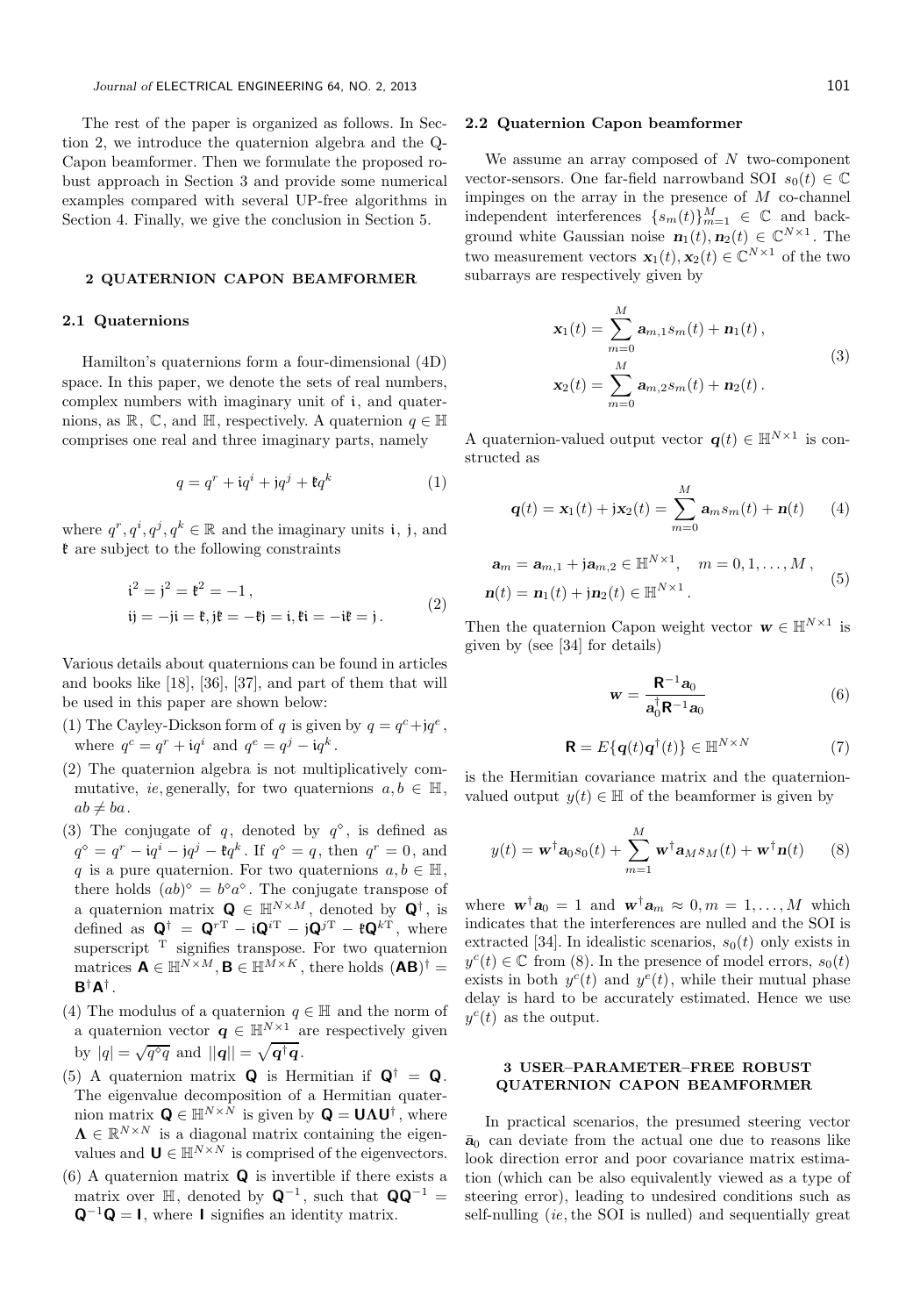

Fig. 1. The subarray configuration: stacked square and diamond – vector-sensor with collocated components, square – type-A sensor, filled – subarray  $#1$ , diamond – type-B sensor, unfilled – subarray #2

degeneration in the beamforming performance. We consider the diagonal loading technique to compensate the steering error (where  $\mu$  denotes the loading level),

$$
\tilde{\mathbf{R}} = \tilde{\mathbf{R}}(\mu) = \mathbf{R} + \mu \mathbf{I},
$$
  

$$
\mathbf{w} = \mathbf{w}(\mu) = \frac{\tilde{\mathbf{R}}^{-1}(\mu)\bar{\mathbf{a}}_0}{\bar{\mathbf{a}}_0^{\dagger} \tilde{\mathbf{R}}^{-1}(\mu)\bar{\mathbf{a}}_0}.
$$
 (9)

In the presence of considerable steering vector errors, we consider the following progress:

(1) For a relatively small  $\mu$ , the beamformer is directed to noise due to the steering vector errors and all the signals are nulled, and  $y(t)$  is almost a mixture of element noise, ie,

$$
y(t,\mu) \approx \mathbf{w}^{\dagger}(\mu)\mathbf{n}(t),
$$
  
 
$$
z(t,\mu) = y^{c}(t,\mu) \approx [\mathbf{w}^{\dagger}(\mu)\mathbf{n}(t)]^{c}.
$$
 (10)

Then the cross-correlation coefficient between  $y(t, \mu)$ and  $z(t, \mu)$  is given by (the derivation can be found in Appendix A)

$$
\rho_{yz}(\mu) = \frac{|E_t\{y(t,\mu)z^{\diamond}(t,\mu)\}|}{\sqrt{E_t\{|y(t,\mu)|^2}\}\sqrt{E_t\{|z(t,\mu)|^2\}}} \approx \frac{1}{\sqrt{2}}. (11)
$$

(2) As  $\mu$  increases, the self-nulling problem is alleviated. When  $\mu$  rises to a very good value, the beamformer is approximately redirected to the actual direction and the SOI is perfectly extracted, namely

$$
\mathbf{w}(\mu) \approx \mathbf{R}^{-1} \mathbf{a}_0 \tau ,
$$
  
\n
$$
y(t, \mu) \approx \tau^{\circ} \mathbf{a}_0^{\dagger} \mathbf{R}^{-1} \mathbf{a}_0 s_0(t) = \iota s_0(t) ,
$$
 (12)  
\n
$$
z(t, \mu) = y^c(t, \mu) \approx \iota^c s_0(t) ,
$$

where  $\tau, \iota \in \mathbb{H}$ . Then  $\rho_{uz}(\mu)$  is given by

$$
\rho_{yz}(\mu) = \frac{|E_t\{y(t,\mu)z^{\diamond}(t,\mu)\}|}{\sqrt{E_t\{|y(t,\mu)|^2}\sqrt{E_t\{|z(t,\mu)|^2}\}}} \approx 1. \quad (13)
$$

(3) As  $\mu$  goes on to increase, the leakage problems (*ie*, the interferences remain in the output of the beamformer) emerge and deteriorate, which drags the  $\rho_{yz}$  down.

Hence we can form an optimization problem to find a desired  $\mu$  which is given by

$$
\hat{\mu} = \arg \max_{\mu} \rho_{yz}(\mu). \tag{14}
$$

It should be noted that when  $\mu$  approaches infinity, the beamformer is approximately equal to the classic delay-and-sum beamformer (DAS, also named Bartlett beamformer), namely  $w \approx \bar{a}_0$ , in which case the most serious leakage problem happens. The gain of the DAS at the m-th signal is the projection of the vector  $a_m$ onto the vector  $\bar{a}_0$ . If the two subarrays are categorized conventionally by the types of the sensors (eg, for a crossed-dipole array, sensors measuring  $E_x$  and  $E_y$  incident electric fields belong to subarray #1 and subarray  $\#2$ , respectively), their steering vectors of the same signal are colinear, namely  $a_{m,1}/a_{m,2}$ , which leads to  $a_m/|a_{m,1}|/a_{m,2}$ . Hence  $y(t,\mu)$  and  $z(t,\mu)$  can be highly correlated, which indicates a large  $\rho_{yz}$ . To avoid this undesired situation, we divide the array into two arrays in a ping-pong manner, which can guarantee the non-colinearity without ambiguity since no inter-element spacings have changed, as is shown in Fig. 1.

It is easily verified that  $z(t, \mu)$  can be rewritten as

$$
z(t,\mu) = y^{c}(t,\mu) = \frac{y(t,\mu) - iy(t,\mu)i}{2}.
$$
 (15)

Thus we can reformulate (14) as

$$
\hat{\mu} = \arg \max_{\mu} \rho_{yd}(\mu), \quad d(t, \mu) = \mathrm{i}y(t, \mu)\mathrm{i} \tag{16}
$$

Since

$$
E_t\{|d(t,\mu)|^2\} = E_t\{|y(t,\mu)|^2\} = \mathbf{w}^\dagger(\mu)\mathbf{R}\mathbf{w}(\mu),
$$
  

$$
E_t\{y(t,\mu)d^\diamond(t,\mu)\} = \mathbf{w}^\dagger(\mu)\mathbf{C}\mathbf{w}(\mu)\mathbf{i}
$$
 (17)

where

$$
\mathbf{C} = E\{q(t)iq^{\dagger}(t)\} \in \mathbb{H}^{N \times N}, \mathbf{C}^{\dagger} = -\mathbf{C}.
$$
 (18)

Then  $\rho_{yd}(\mu)$  is given by

$$
\rho_{yd}(\mu) = \frac{\left| E_t \{ y(t, \mu) d^{\circ}(t, \mu) \} \right|}{\sqrt{E_t \{ |y(t, \mu)|^2 \} } \cdot \sqrt{E_t \{ |d(t, \mu)|^2 \} }}
$$

$$
= \frac{\left| \mathbf{w}^{\dagger}(\mu) \mathbf{C} \mathbf{w}(\mu) \right|}{\mathbf{w}^{\dagger}(\mu) \mathbf{R} \mathbf{w}(\mu)} . \quad (19)
$$

Since there are no clear guidelines to choose the upper limit of  $\mu$ , here we use an alternate formulation called convex combination (CC) [38, 39], namely,

$$
\tilde{\mathbf{R}} = \tilde{\mathbf{R}}(\alpha) = (1 - \alpha)\mathbf{R} + \alpha \mathbf{I}, \quad 0 \le \alpha \le 1,
$$
  

$$
\mathbf{w} = \mathbf{w}(\alpha) = \frac{\tilde{\mathbf{R}}^{-1}(\alpha)\bar{\mathbf{a}}_0}{\bar{\mathbf{a}}_0^{\dagger} \tilde{\mathbf{R}}^{-1}(\alpha)\bar{\mathbf{a}}_0}
$$
(20)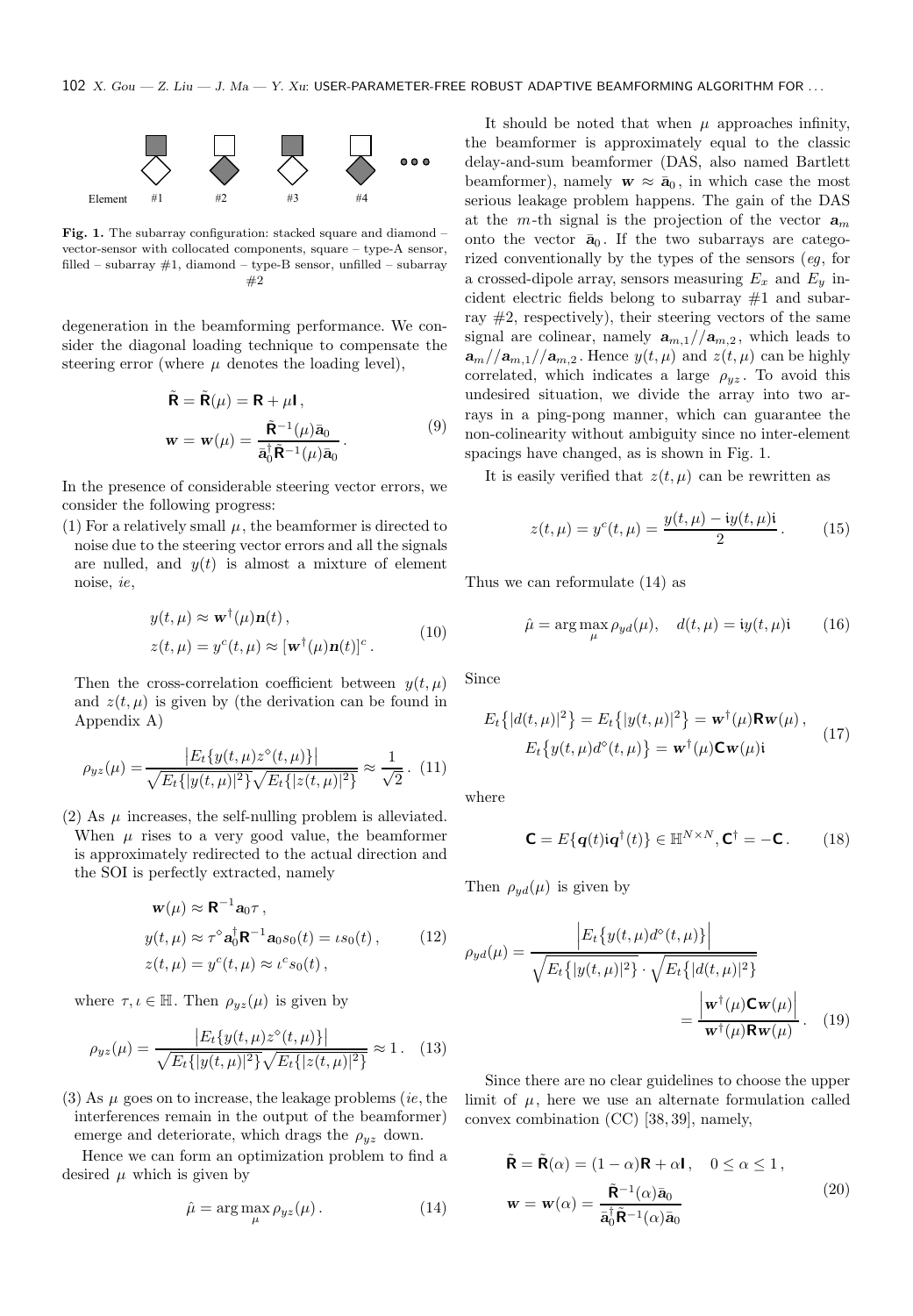

Fig. 2. Flowchart of RQ-Capon beamformer



Fig. 3. Normalized beampatterns

which compresses the infinite interval  $\mu \in [0, \infty)$  into the finite interval  $\alpha \in [0,1]$  nonlinearly. Then we can rewrite (16) as

 $\hat{\alpha} = \arg \max_{0 \leq \alpha \leq 1} \rho_{yd}(\alpha)$ (21)

where

$$
\rho_{yd}(\alpha) = \frac{|\mathbf{w}^{\dagger}(\alpha)\mathbf{C}\mathbf{w}(\alpha)|}{\mathbf{w}^{\dagger}(\alpha)\mathbf{R}\mathbf{w}(\alpha)}
$$
  
= 
$$
\frac{|\bar{\mathbf{a}}_{0}^{\dagger}[(1-\alpha)\mathbf{R}+\alpha\mathbf{I})]^{-1}\mathbf{C}[(1-\alpha)\mathbf{R}+\alpha\mathbf{I}]^{-1}\bar{\mathbf{a}}_{0}|}{\bar{\mathbf{a}}_{0}^{\dagger}[(1-\alpha)\mathbf{R}+\alpha\mathbf{I})]^{-1}\mathbf{R}[(1-\alpha)\mathbf{R}+\alpha\mathbf{I})]^{-1}\bar{\mathbf{a}}_{0}}.
$$
 (22)

We name the beamformer formulated above as robust quaternion Capon beamformer (RQ-Capon), which is an user-parameter-free algorithm. The flowchart of the RQ-Capon beamformer is illustrated in Fig. 2, and the two performance evaluation criterions, namely SINR (signalto-interference-plus-noise ratio) and SOI power estimate are respectively given by

$$
\text{SINR} = \frac{\sigma_0^2 |(\mathbf{w}^\dagger \mathbf{a}_0)^c|^2}{\sigma_n^2 ||\mathbf{w}||^2 + \sum_{m=1}^M \sigma_m^2 |(\mathbf{w}^\dagger \mathbf{a}_m)^c|^2},\tag{23}
$$

$$
\hat{\sigma}_0^2 = E\{ |[\mathbf{w}^\dagger \mathbf{q}(t)]^c|^2 \} =
$$

$$
(\mathbf{w}^c)^\dagger \mathbf{R}_{11} \mathbf{w}^c + 2[(\mathbf{w}^c)^\dagger \mathbf{R}_{12} \mathbf{w}^e]^r + (\mathbf{w}^e)^\dagger \mathbf{R}_{22} \mathbf{w}^e \quad (24)
$$

where  $\sigma_{\rm n}^2$  denotes the noise power (see remaining power computation in (27)) and

$$
\mathbf{R}_{11} = E\{\mathbf{x}_1(t)\mathbf{x}_1^\dagger(t)\},
$$
\n
$$
\mathbf{R}_{22} = E\{\mathbf{x}_2(t)\mathbf{x}_2^\dagger(t)\},
$$
\n
$$
\mathbf{R}_{12} = E\{\mathbf{x}_1(t)\mathbf{x}_2^\dagger(t)\},
$$
\n
$$
\mathbf{w} = \frac{[(1-\hat{\alpha})\mathbf{R} + \hat{\alpha}\mathbf{I}]^{-1}\bar{\mathbf{a}}_0}{\bar{\mathbf{a}}_0^\dagger[(1-\hat{\alpha})\mathbf{R} + \hat{\alpha}\mathbf{I}]^{-1}\bar{\mathbf{a}}_0}.
$$
\n(25)

#### 4 SIMULATIONS

In this section, we provide some numerical examples to illustrate the performance of the proposed beamformer comparing it with several UP-free robust beamformers, i.e., GLC, HKB, and MW. The non-robust version of RQ-Capon, namely Q-Capon is also shown for comparison. In all the examples, we assume a uniform linear array (ULA) composed of 8 crossed-dipole antennas (measuring  $E_x$ and  $E_y$  incident electric fields) spaced half wavelength apart. The incident signals are assumed to be far-field narrowband, and the noises of 0 dB power are complexvalued zero-mean additive white Gaussian. One SOI of 15 dB power from 40◦ (azimuth) and two interfering signals both of 30 dB power from  $80^{\circ}$  and  $-15^{\circ}$  (azimuth) impinge on the array, respectively.

In the first example, we set the number of snapshots to 200. For the convenience of beampattern visualization, we assume the three signals shares the same elevation and polarization angles as  $45^{\circ}$  and  $(45^{\circ}, 0^{\circ})$ , respectively. Fig. 3 shows the normalized beampattern (acquired by plotting  $10\log_{10}\{ |[\mathbf{w}^{\dagger}\mathbf{a}(\theta)]^{c}|^{2} \}$  of RQ-Capon and Q-Capon when the presumed SOI angle is 44◦ (i.e., a 4<sup>°</sup> error), where the three vertical lines indicate the angles of three sources. It can be seen that RQ-Capon has a robust response at the SOI when look direction error exists, while Q-Capon suffers a self-nulling problem.

The results below are all averaged via 1000 Monte-Carlo simulation runs.

In the second example, we test robustness of the beamformers in terms of output SINR and SOI power estimation. The elevation angles of the SOI and two interferences are  $25^{\circ}, 65^{\circ}, 45^{\circ}$ , respectively, while their polarization angles are  $(45^{\circ}, 0^{\circ}), (10^{\circ}, 85^{\circ}), (75^{\circ}, 30^{\circ}),$  respectively. The presumed SOI angles are  $(42^{\circ}, 27^{\circ}, 43^{\circ}, 2^{\circ}),$ which means a  $3°$  error in every parameter. Fig. 4 and Fig. 5 illustrate the output SINR and SOI power estimates versus number of snapshots, respectively. The optimal (or maximally achievable) SINR and the real SOI power are also shown for comparison. It can be seen that higher SINR values and more accurate SOI power estimates are achieved by RQ-Capon. The improvements are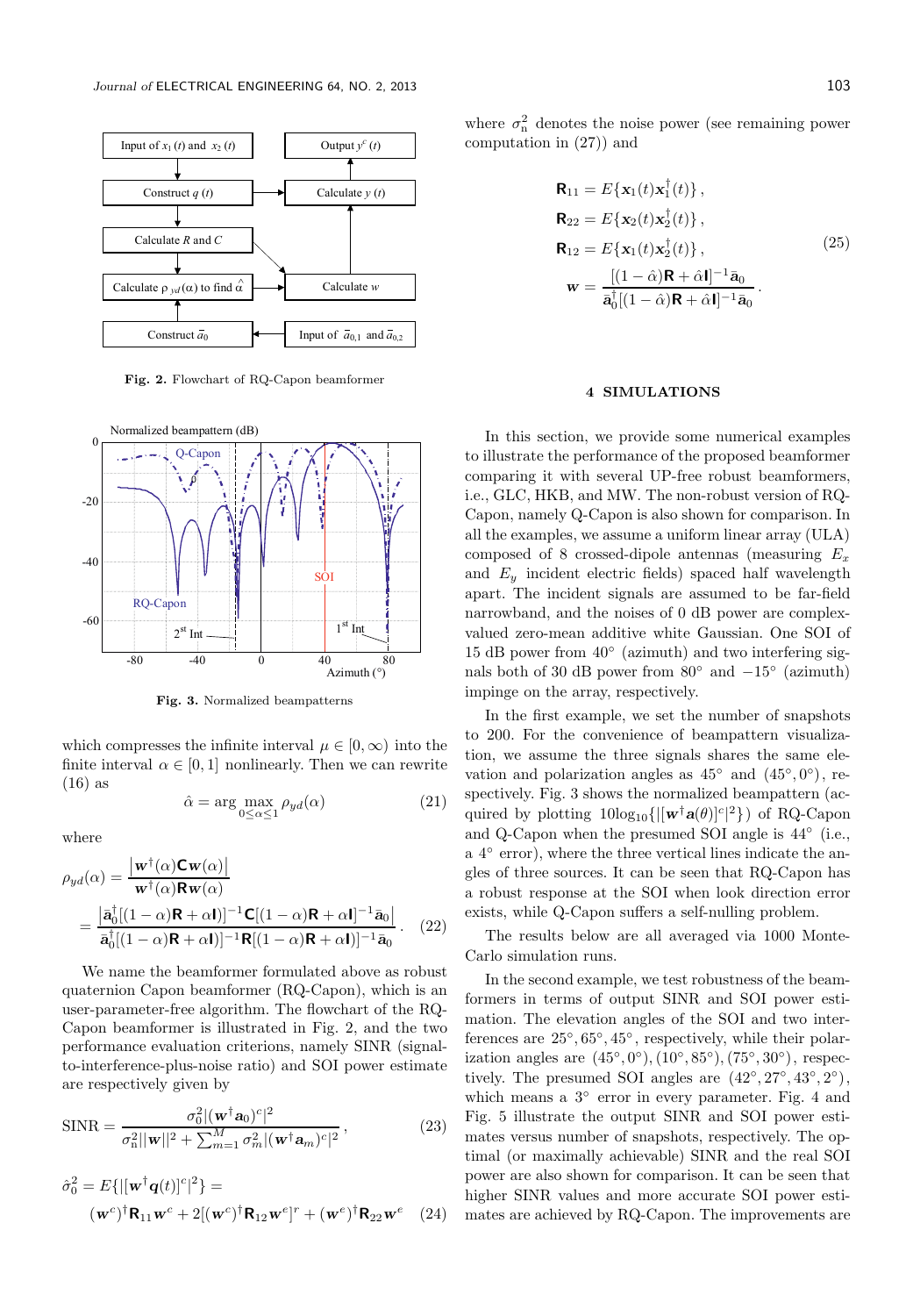

Fig. 4. SINR versus number of snapshots



Fig. 5. Power estimates versus number of snapshots

mainly due to RQ-Capon's additional exploitation of the subarray feature within the hypercomplex modelling.

#### 5 CONCLUSIONS

We have proposed a cross-SCORE-based robust adaptive beamformer (named RQ-Capon) in the hypercomplex framework for sensor arrays of two-component vector sensors, which selects the diagonal loading levels via a finite-interval searching scheme without specifying any user-parameter. We have demonstrated via numerical examples that RQ-Capon is superior compared with several other user-parameter-free approaches in terms of both SINR and SOI power estimation. To conclude the paper, we note that RQ-Capon can also be performed on any scalar-sensor array with two equal-dimensional nonoverlapping rotational-variant subarrays.

### APPENDIX: A Computation in (11)

For simplicity,  $\mu$  is omitted, then

$$
E\{|y(t)|^2\} \approx \mathbf{w}^{\dagger} E\{[\mathbf{n}_1(t) + j\mathbf{n}_2(t)][\mathbf{n}_1^{\dagger}(t) - \mathbf{n}_2^{\dagger}(t)]]\} \mathbf{w}
$$
  
=  $2\sigma_n^2 \|\mathbf{w}\|^2$ , (26)

$$
E\{|z(t)|^2\} \approx E\{|(\mathbf{w}^c)^{\dagger} \mathbf{n}_1(t) + (\mathbf{w}^e)^{\dagger} \mathbf{n}_2(t)|^2\}
$$
  
=  $\sigma_n^2(||\mathbf{w}^c||^2 + ||\mathbf{w}^e||^2) = \sigma_n^2||\mathbf{w}||^2$ , (27)

$$
|E\{y(t)z^{\diamond}(t)\}| \approx |\mathbf{w}^{\dagger}[\mathbf{n}_1(t) + \mathbf{j}\mathbf{n}_2(t)][\mathbf{n}_1^{\dagger}(t)\mathbf{w}^c + \mathbf{n}_2^{\dagger}(t)\mathbf{w}^e]|
$$
  
=  $\sigma_n^2 |\mathbf{w}^{\dagger} \mathbf{w}^c + \mathbf{w}^{\dagger} \mathbf{j}\mathbf{w}^e| = \sigma_n^2 ||\mathbf{w}||^2$ . (28)

Hence

$$
\rho_{yz} \approx \frac{\sigma_{\rm n}^2 ||\mathbf{w}||^2}{\sqrt{2\sigma_{\rm n}^2 ||\mathbf{w}||^2} \cdot \sqrt{\sigma_{\rm n}^2 ||\mathbf{w}||^2}} = \frac{1}{\sqrt{2}}.
$$
 (29)

#### Acknowledgements

This work was supported by National Natural Science Foundation of China (No. 61072098, 61072099).

#### **REFERENCES**

- [1] CAPON, J.: High-Resolution Frequency-Number Spectrum Analysis, Proceedings of the IEEE 57 No. 8 (Aug 1969), 1408–1418.
- [2] APPLEBAUM, S. P.: Adaptive Arrays, IEEE Transactions on Antennas Propagation AP-24 No. 5 (Sep 1976), 585–1976.
- [3] COX, H.: Resolving Power and Sensitivity to Mismatch of Optimum Array Processors, Journal of the Acoustical Society of America 54 No. 3 (Sep 1973), 771–785.
- [4] FELDMAN, D. D.-GRIFFITHS, L. J.: A Projection Approach for Robust Adaptive Beamforming, IEEE Transactions on Signal Processing 42 No. 4 (April 1994), 867–876.
- [5] LI, J.—STOICA, P.: Robust Adaptive Beamforming, Wiley, New York, 2005.
- [6] COX, H.—ZESKIND, R. M.—OWEN, M. M. : Robust Adaptive Beamforming, IEEE Transactions on Acoustics, Speech, and Signal Processing ASSP-35 No. 10 (Oct 1987), 1365–1375.
- [7] CARLSON, B. D.: Covariance-Matrix Estimation Errors and Diagonal Loading in Adaptive Arrays, IEEE Transactions on Aerospace and Electronic Systems 24 No. 4 (July 1970), 397-401.
- [8] VOROBYOV, S. A.—GERSHMAN, A. B.—LUO, Z. Q.: Robust Adaptive Beamforming using Worst-Case Performance Optimization: A Solution to the Signal Mismatch Problem, IEEE Transactions on Signal Processing 51 No. 2 (Feb 2003), 313–324.
- [9] LI, J.—STOICA, P.—WANG, Z. S. : On Robust Capon Beamforming and Diagonal Loading, IEEE Transactions on Signal Processing 51 No. 7 (July 2003), 1702–1715.
- [10] LI, J.-STOICA, P.-WANG, Z. S.: Doubly Constrained Robust Capon Beamformer, IEEE Transactions on Signal Processing 52 No. 9 (Sep 2004), 2407–2423.
- [11] LORENZ, R. G.—BOYD, S. P. : Robust Minimum Variance Beamforming, IEEE Transactions on Signal Processing 53 No. 5 (May 2005), 1684–1696.
- [12] DU, L.-LI, J.-STOICA, P.: Fully Automatic Computation of Diagonal Loading Levels for Robust Adaptive Beamforming, IEEE Transactions on Aerospace and Electronic Systems 46 No. 1 (Jan 2010), 449–458.
- [13] VERDÚ, S.-POOR, H. V.: Minimax Robust Discrete-Time Matched Filters, IEEE Transactions on Commununications CO M-31 No. 2 (Feb 1983), 208–215.
- [14] HOERL, A. E.—KANNARD, R. W.—BALDWIN, K. F.: Ridge Regression: Some Simulations, Communication in Statistics: Theory and Methods 4 No. 2 (1975), 105–123.